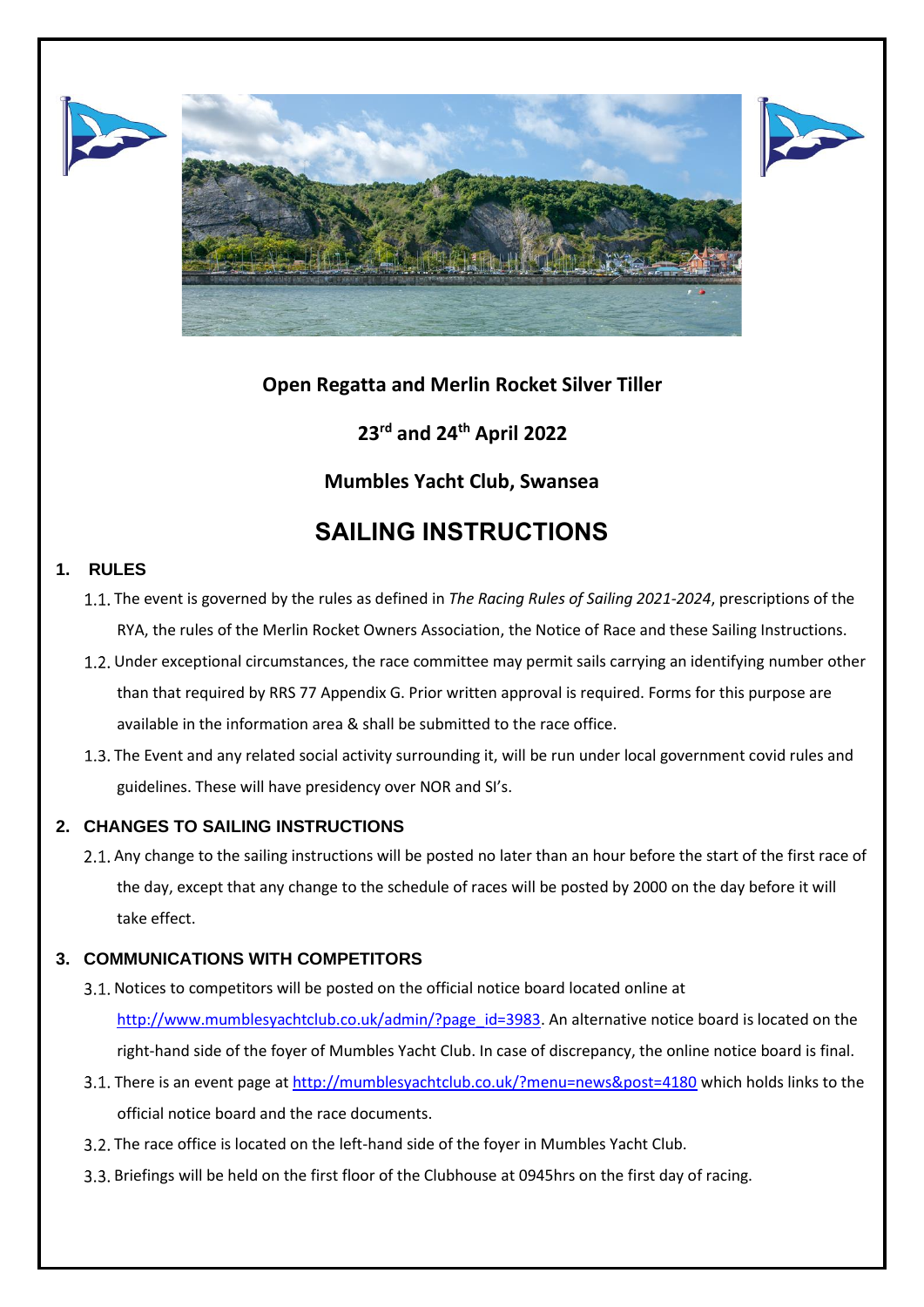While racing, except in an emergency, a boat shall not make voice or data transmissions and shall not receive voice or data communication that is not available to all boats.

# **4. CODE OF CONDUCT**

- 4.1. Competitors and support persons shall comply with reasonable requests from race officials. This includes compliance with local COVID regulations.
- Competitors and support persons shall handle any equipment and place advertising provided by the organizing authority with care, seamanship, in accordance with any instructions for its use and without interfering with its functionality.

# **5. SIGNALS MADE ASHORE**

- Signals made ashore will be displayed on the flagpole on the roof of Mumbles Yacht Club.
- When flag AP is displayed ashore, '1 minute' is replaced with 'not less than 45 minutes' in Race Signals AP.

# **6. SCHEDULE OF RACES**

6.1. Racing will follow the schedule below.

| <b>Day</b>                    | <b>Start Time</b> | <b>Warning Signal</b> | <b>Number of races</b> | <b>High Water</b> |
|-------------------------------|-------------------|-----------------------|------------------------|-------------------|
| Saturday 23rd<br><b>April</b> | 1100hrs           | 1055hrs               | 3                      | 1208hrs 7.66m     |
| Sunday 24th April             | 1100hrs           | 1055hrs               | 3                      | 1332hrs 7.60m     |

- 6.2. One extra race per day may be sailed, provided that not more than one race ahead of schedule and the change is made according to SI 2.1.
- 6.3. To alert boats that a race or sequence of races will begin soon, the orange starting line flag will be displayed with one sound at least one minutes before a warning signal is made.
- 6.4. On the last scheduled day of racing no warning signal will be made after 1430hrs unless by General Recall.

# **7. CLASS FLAGS**

7.1. The class flag for the Merlin Rockets will be International Code Flag O.

- 7.2. The class flag for the Catamaran fleet will be International Code Flag T.
- 7.3. The class flag for the Dinghy fleet will be International Code Flag D.
- The class flag for combing the Catamaran and Dinghy fleet will be Code Flag M.

## **8. RACING AREA**

8.1. The racing area is within the confines of Swansea Bay.

## **9. COURSES**

- 9.1. The diagrams in SI Addendum 1 show the courses including the order in which marks are to be passed, and the side on which each mark is to be left.
- 9.2. The Catamaran fleet will sail Course 2.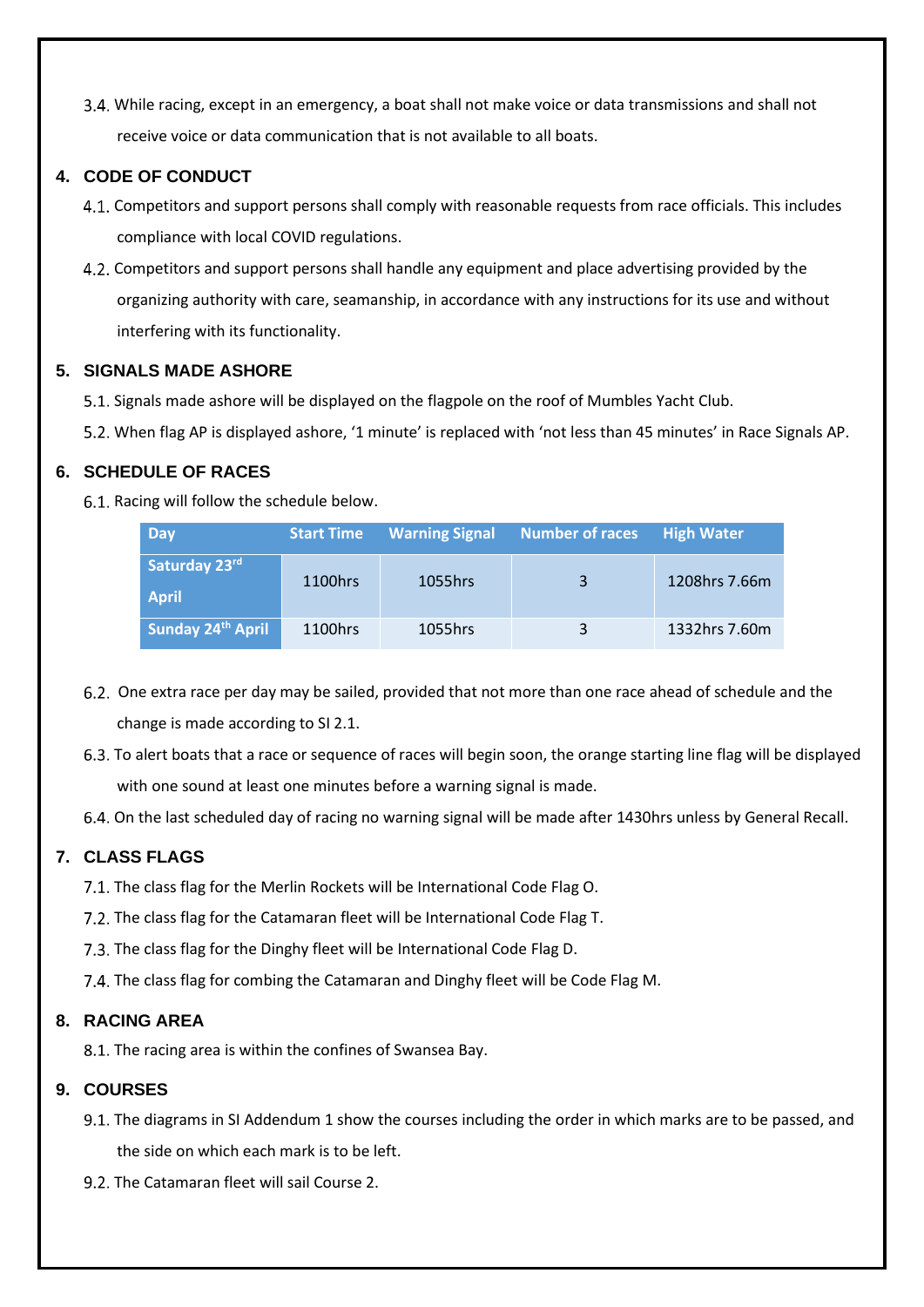- 9.3. The Merlin Rocket fleet will sail Course 1.
- 9.4. The Dinghy fleet will sail Course 1.
- 9.5. The course may be shortened and if so, the following will apply:

A boat flying Flag F at a mark and making repeated sound signals, means 'after rounding this mark, boats should proceed directly to the finish line'. If flown at a leeward gate means 'after passing through the gate, proceed direct to the finish line.' This changes RRS 32.1 and 32.2. Flag 'S' may also be flown from the Committee Boat and/or the mark rounding boat.

9.6. The course will be 3 laps.

#### **10. MARKS**

- 10.1. Marks 1, 2, 3 will be orange cylindrical marks.
- 10.2. New marks, as provided in SI 12, are orange cylindrical marks with a white band around.

#### **11. THE START**

- 11.1. The start line will be between a staff flying an orange flag on a race committee boat at the starboard end and the starting mark at the port end.
- 11.2. The starting mark will be a thin yellow pin mark.
- 11.3. A boat that does not start within 5 minutes after her starting signal will be scored Did Not Start without a hearing. This changes RRS A5.1 and A5.2.

#### **12. CHANGE OF THE NEXT LEG OF THE COURSE**

12.1. To change the next leg of the course, the race committee will lay a new mark (or move the finishing line) and remove the original mark as soon as practicable. When in a subsequent change a new mark is replaced, it will be replaced by an original mark.

#### **13. THE FINISH**

13.1. The finishing line will be between a staff flying a blue flag on a race committee boat and the finishing mark.

13.2. The finishing mark will be a thin yellow pin mark.

#### **14. PENALTY SYSTEM**

14.1. RRS 44.1 is changed so that the Two-Turns Penalty is replaced by the One-Turn Penalty.

#### **15. TIME LIMITS**

15.1. The Mark 1 Time Limit, Race Time Limit (see RRS 35), and the Finishing Window are shown in the table below.

| Mark 1 Time Limit Race Time Limit Finishing Window |            |            |
|----------------------------------------------------|------------|------------|
| 20 minutes                                         | 90 minutes | 20 minutes |

15.2. If no boat has passed the first mark within the Mark 1 Time Limit, the race will be abandoned.

The Finishing Window is the time for boats to finish after the first boat sails the course and finishes. Boats

failing to finish within the Finishing Window, and not subsequently retiring, penalized or given redress, will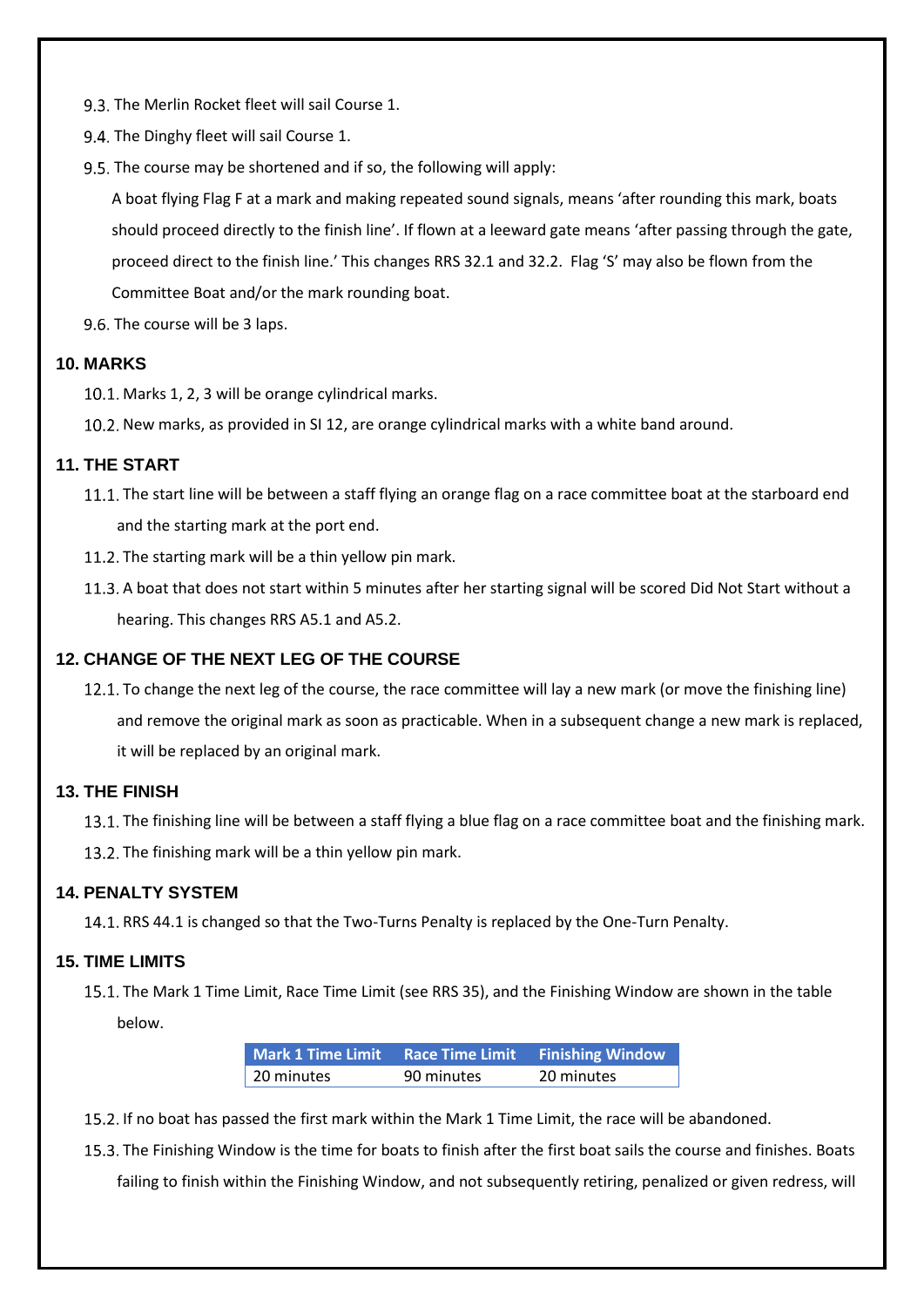be scored Time Limit Expired (TLE) without a hearing. A boat scored TLE shall be scored points for the finishing place one more than the points scored by the last boat that finished within the Finishing Window. This changes RRS 35, A5.1, A5.2 and A10.

15.4. Failure to meet the Target Time will not be grounds for redress. This changes RRS 62.1(a).

#### **16. HEARING REQUESTS**

- The protest time limit is 60 minutes after the last boat finishes the last race of the day or the race committee signals no more racing today, whichever is later. The time will be posted on the official notice board.
- 16.2. Hearing request forms are available from the race office or the bar, located on the first floor of the Clubhouse.
- 16.3. Notices will be posted no later than 30 minutes after the protest time limit to inform competitors of hearings in which they are parties or named as witnesses. Hearings will be held in the race office.

#### **17. SCORING**

- 17.1. 1 race is required to be completed to constitute a Championship.
- When less than 3 races have been completed, a boat's score will be the total of her race scores.
- 17.3. When 3 or more races have been completed, a boat's score will be the total of her race scores excluding her worst score.

#### **18. SAFETY REGULATIONS**

- 18.1. A tally system will operate, each boat being allocated a tally number on the main event page.
- 18.2. Any boats that fail to comply with the safety/tally system will be required to make a £10 donation to the RNLI or face disqualification from the race or races concerned.

#### **19. REPLACEMENT OF CREW OR EQUIPMENT**

19.1. Substitution of competitors will not be allowed without the prior written approval of the race committee (relative weights will be taken into account). Forms for this purpose are available in the information area & shall be submitted to the race office.

#### **20. EQUIPMENT AND MEASUREMENT CHECKS**

A boat or equipment may be inspected at any time for compliance with the class rules, notice of race and sailing instructions.

#### **21. TRASH DISPOSAL**

21.1. Trash may be placed aboard official vessels.

#### **22. PRIZES**

- 22.1. Prizes will be awarded to the first 3 positions in the Merlin Rocket class.
- 22.2. Prizes will be awarded to the first 3 positions in the Dinghy fleet.
- 22.3. Prizes will be awarded for the first 3 positions in the Catamaran feet.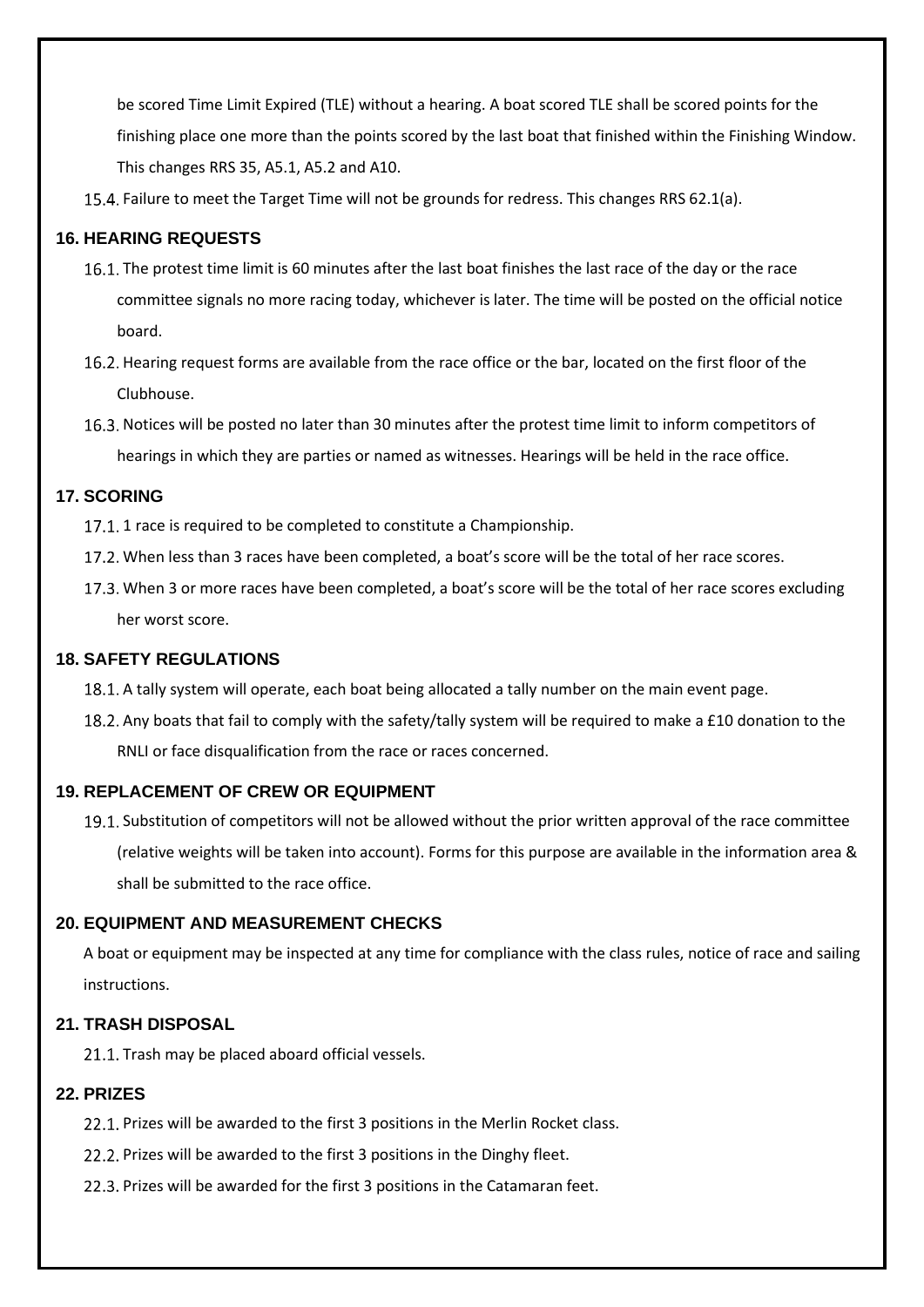#### **23. RISK STATEMENT**

- 23.1. RRS 3 states: 'The responsibility for a boat's decision to participate in a race or to continue to race is hers alone.' By participating in this event each competitor agrees and acknowledges that sailing is a potentially dangerous activity with inherent risks. These risks include strong winds and rough seas, sudden changes in weather, failure of equipment, boat handling errors, poor seamanship by other boats, loss of balance on an unstable platform and fatigue resulting in increased risk of injury. Inherent in the sport of sailing is the risk of permanent, catastrophic injury or death by drowning, trauma, hypothermia or other causes.
- 23.2. A boat is entirely responsible for her own safety, whether afloat or ashore, and nothing, whether in the Notice of Race or Sailing Instructions or anywhere else, reduces this responsibility.
- 23.3. It is for the boat to decide whether she is fit to sail in the conditions in which she will find herself. By launching, the boat confirms that she is fit for those conditions and her crew is competent to sail and compete in them.
- 23.4. Nothing done by the organisers can reduce the responsibility of the boat nor will it make the organisers responsible for any loss, damage, death or personal injury, however it may have occurred, as a result of the boat taking part in the racing. The organisers encompass everyone helping to run the race and the event, and include the Organising Authority, the Race Committee, the race officer, patrol boats and beach masters
- 23.5. The provision of patrol boats does not relieve the boat of her responsibilities.
- 23.6. Furthermore, parents or guardians of competitors under 18 yrs will be required to take full responsibility for their dependents throughout the event and to sign the parental declaration on the entry form. The person accepting this responsibility shall be present for the duration of the Championship.

#### **24. INSURANCE**

24.1. Each participating boat shall be insured with valid third-party liability insurance with a minimum cover of £2,000,000 per incident or the equivalent.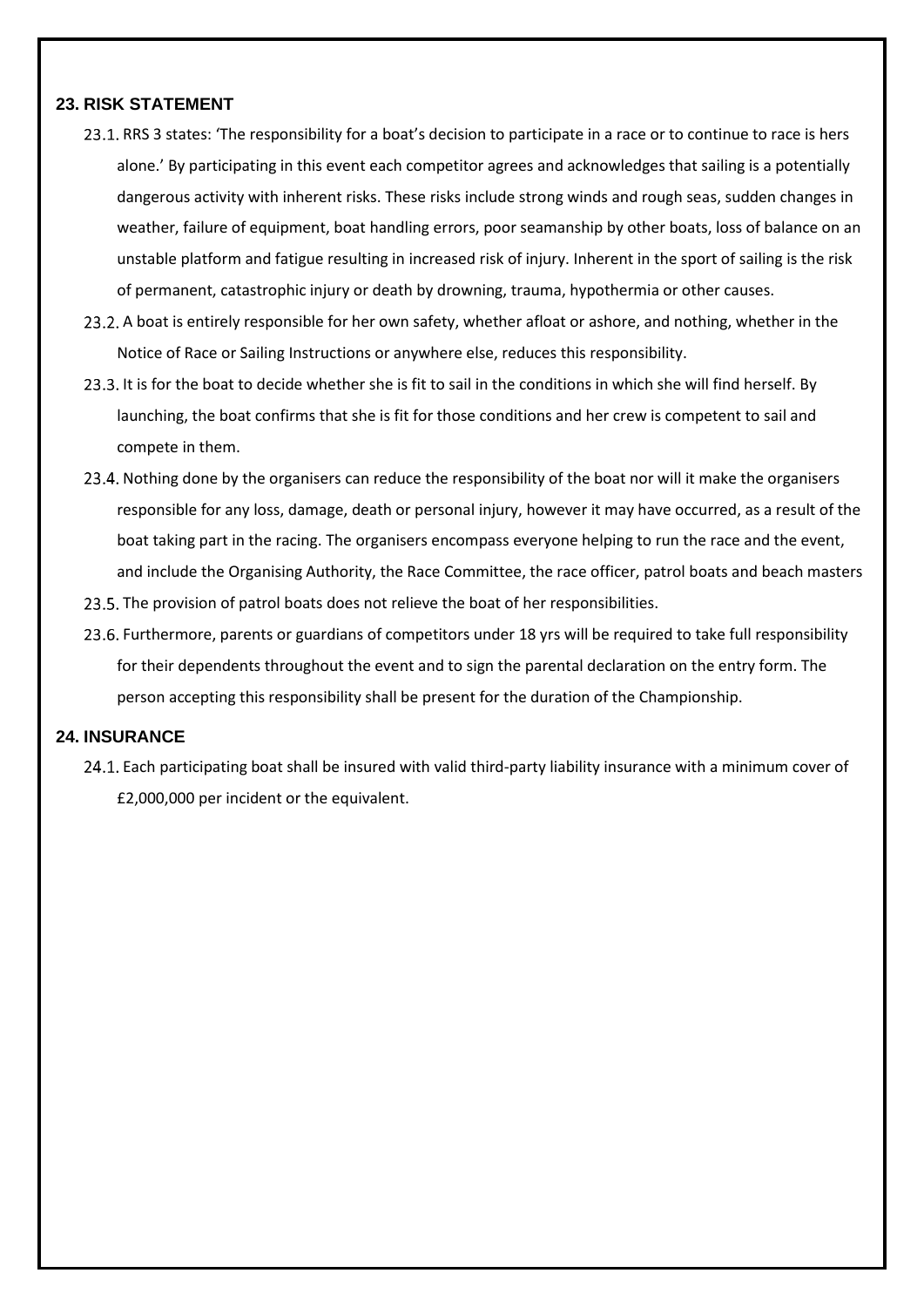